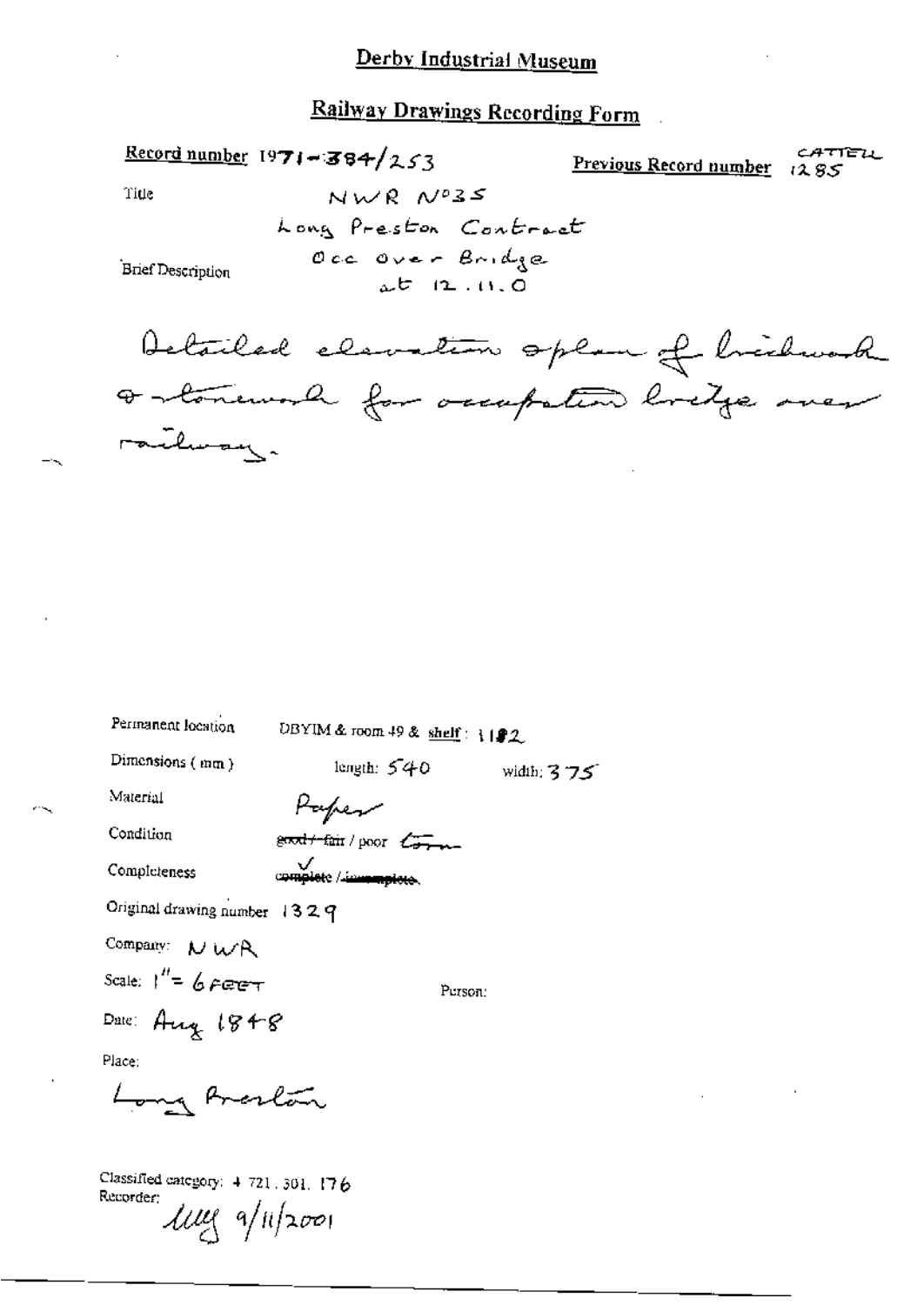# **Railway Drawings Recording Form**

| <u>Record number</u> 1997-5/ 5 2 そ、1                                                           | Previous Record number MRPi 32/593 |
|------------------------------------------------------------------------------------------------|------------------------------------|
| Long Fresten<br>Tide                                                                           |                                    |
|                                                                                                |                                    |
| hoeto 8 Wife                                                                                   |                                    |
| <b>Brief Description</b>                                                                       |                                    |
| Brief Description Hellifield to Long Preston<br>Draft Plan ef proved oner Shipton to Laurenter |                                    |
| line rhowing a point, marked "allegad                                                          |                                    |
| rite of accident" unthin MR boundaries merhed.                                                 |                                    |
| Inaculanance of road? J.                                                                       |                                    |
|                                                                                                |                                    |

Permanent location

DBYIM & room 49 & shelf: \$3

Dimensions (mm)

length;  $900$  width:  $700$ 

ing paper oupofer on fobric

Person<sup>-</sup>

Material

ᡯ᠇

Condition

Completeness

complete / inemuplete

good / fair / poor

Original drawing number  $\forall S$ 

Company: MR

Scale:  $\int'' = \int cH A_{IN}$ 

Date: March 1878

Place;

Long Anceston

Classified category: 4, 721, 301, +6=1 / 76 Recorder utty 19/6/1998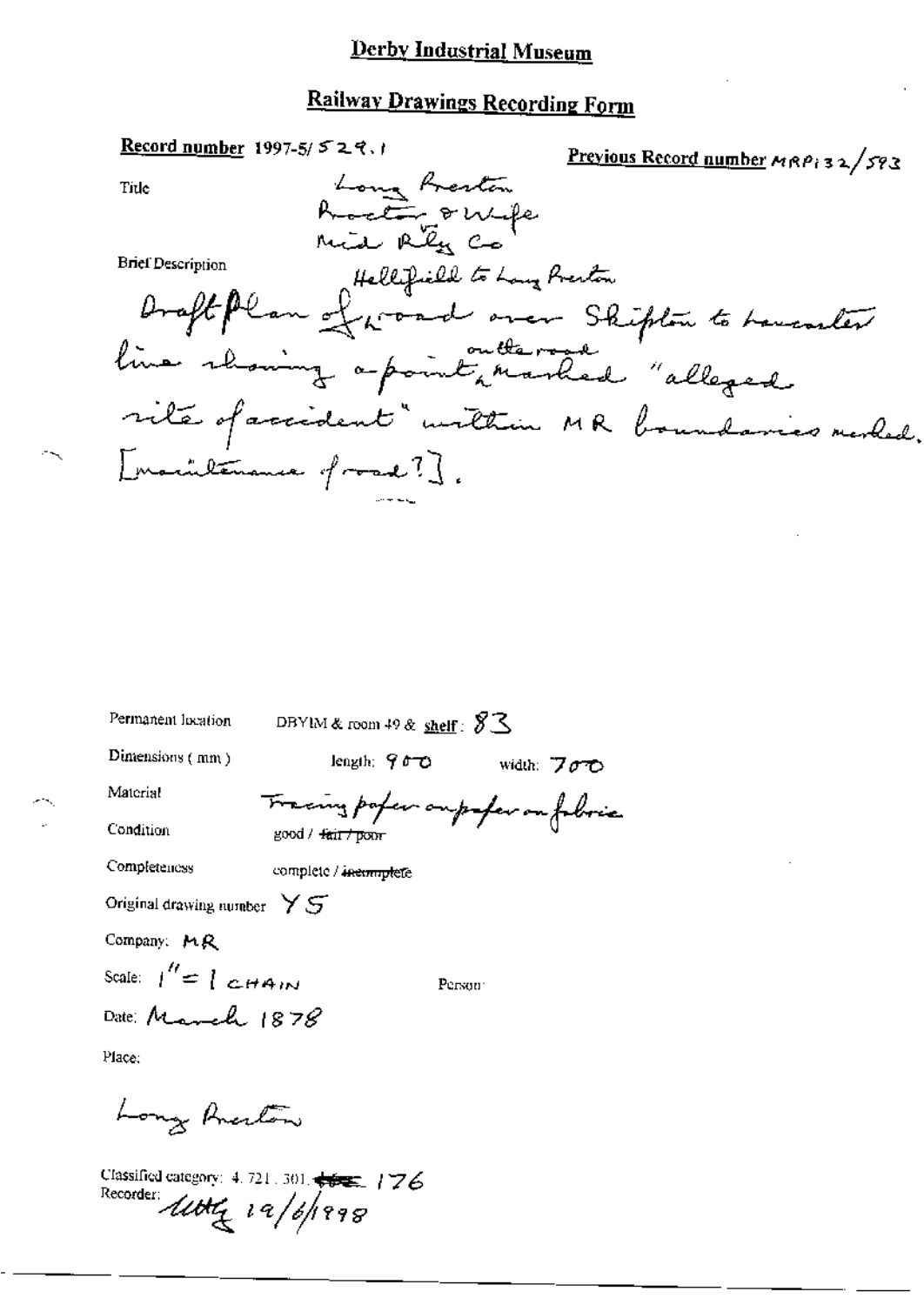# **Railway Drawings Recording Form**

Record number 1997-5/ $529, 2-, 3$ Previous Record number MRP132 /593 TWO COPIES Title

**Brief Description** 

Plan of Hellifield to Long Beston road over Stripton to towarter line showing a point on the road marked "allegad rite of accedent" Longitudinal saction shows road gradients from A to B.

| Permanent location                                | DBYIM & room $49$ & shelf: $83$   |              |
|---------------------------------------------------|-----------------------------------|--------------|
| Dimensions (mm)                                   | length: $\rm 930$                 | width: $690$ |
| Material                                          | Tracing paper on proper on folice |              |
| Condition                                         | good / <u>fair / poo</u> r        |              |
| Completeness                                      | complete / incomplete             |              |
| Original drawing number                           |                                   |              |
| Company: MR                                       |                                   |              |
| Scale: $\int^{\theta} = \int \mathcal{L} H A I N$ | Person: I                         |              |
| Date: $15$ March $1878$                           |                                   |              |

Place:

Long Averlow

Classified category: 4, 721, 301, 44:2 176 Recorder:  $\frac{1}{4}$   $\frac{1}{4}$   $\frac{1}{4}$   $\frac{1}{4}$   $\frac{1}{4}$   $\frac{1}{4}$   $\frac{1}{4}$   $\frac{1}{4}$   $\frac{1}{4}$   $\frac{1}{4}$   $\frac{1}{4}$   $\frac{1}{4}$   $\frac{1}{4}$   $\frac{1}{4}$   $\frac{1}{4}$   $\frac{1}{4}$   $\frac{1}{4}$   $\frac{1}{4}$   $\frac{1}{4}$   $\frac{1}{4}$   $\frac{1}{4}$   $\frac{1}{4}$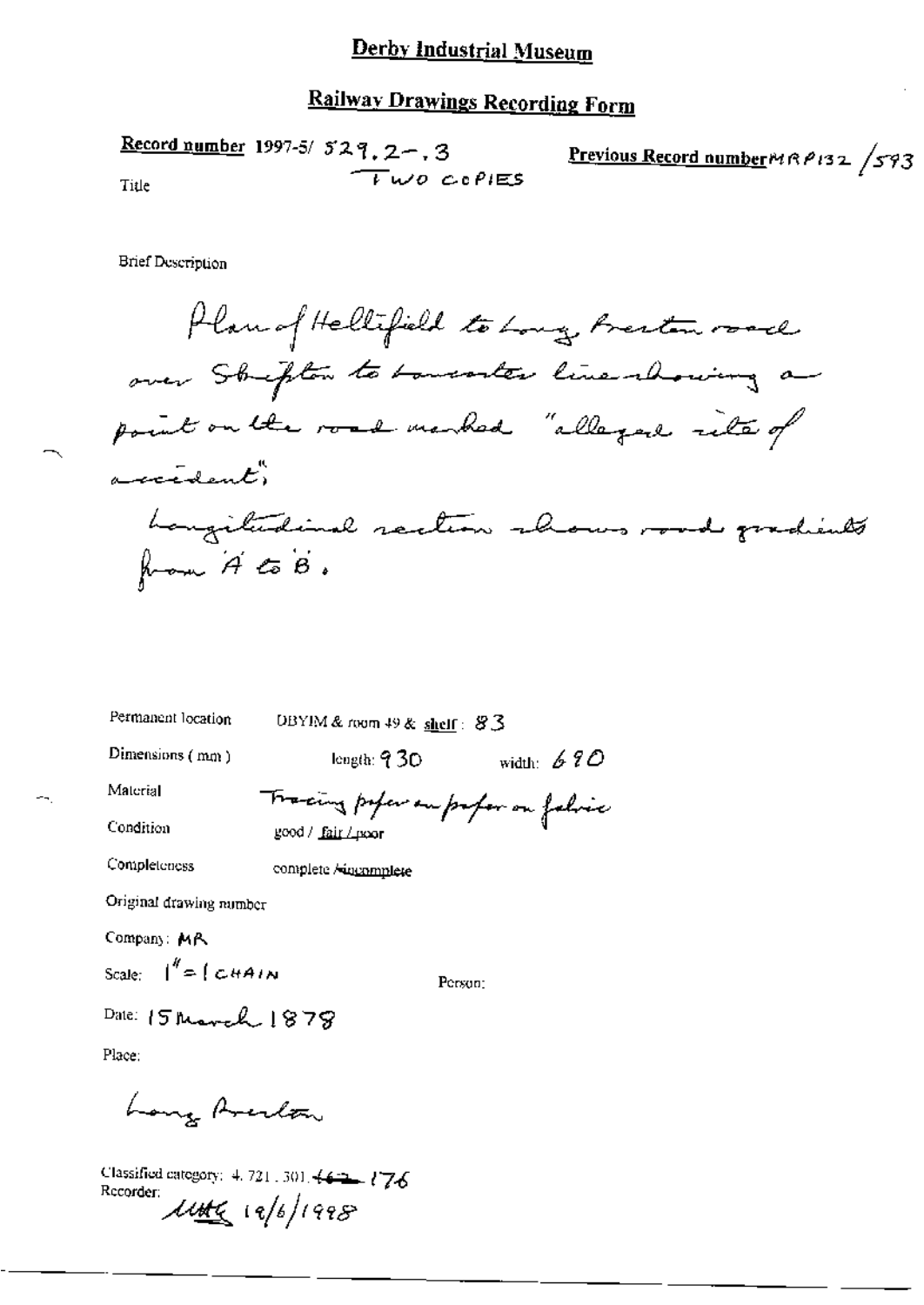# **Railway Drawings Recording Form**

Record number 1997-5/529, 第4

Previous Record number MRP132/593

Tide

**Brief Description** 

Oniquial longitudinal rection of

| Permanent location               | DBYIM & room 49 & shelf $g \geq$ |              |
|----------------------------------|----------------------------------|--------------|
| Dimensions (mm)                  | length: $665$                    | width: $(45$ |
| Material                         |                                  |              |
| Condition                        | Paper on fabrac                  |              |
| Completeness                     | complete / incomplete-           |              |
| Original drawing number          |                                  |              |
| Company: M R                     |                                  |              |
| Scale: $1^h = 66$ $F \in E \top$ | Person:                          |              |
| Date:                            |                                  |              |
| Place:                           |                                  |              |
|                                  |                                  |              |

Classified category: 4.721, 301. 16 176 Recorder 19/6/1998

hong Areston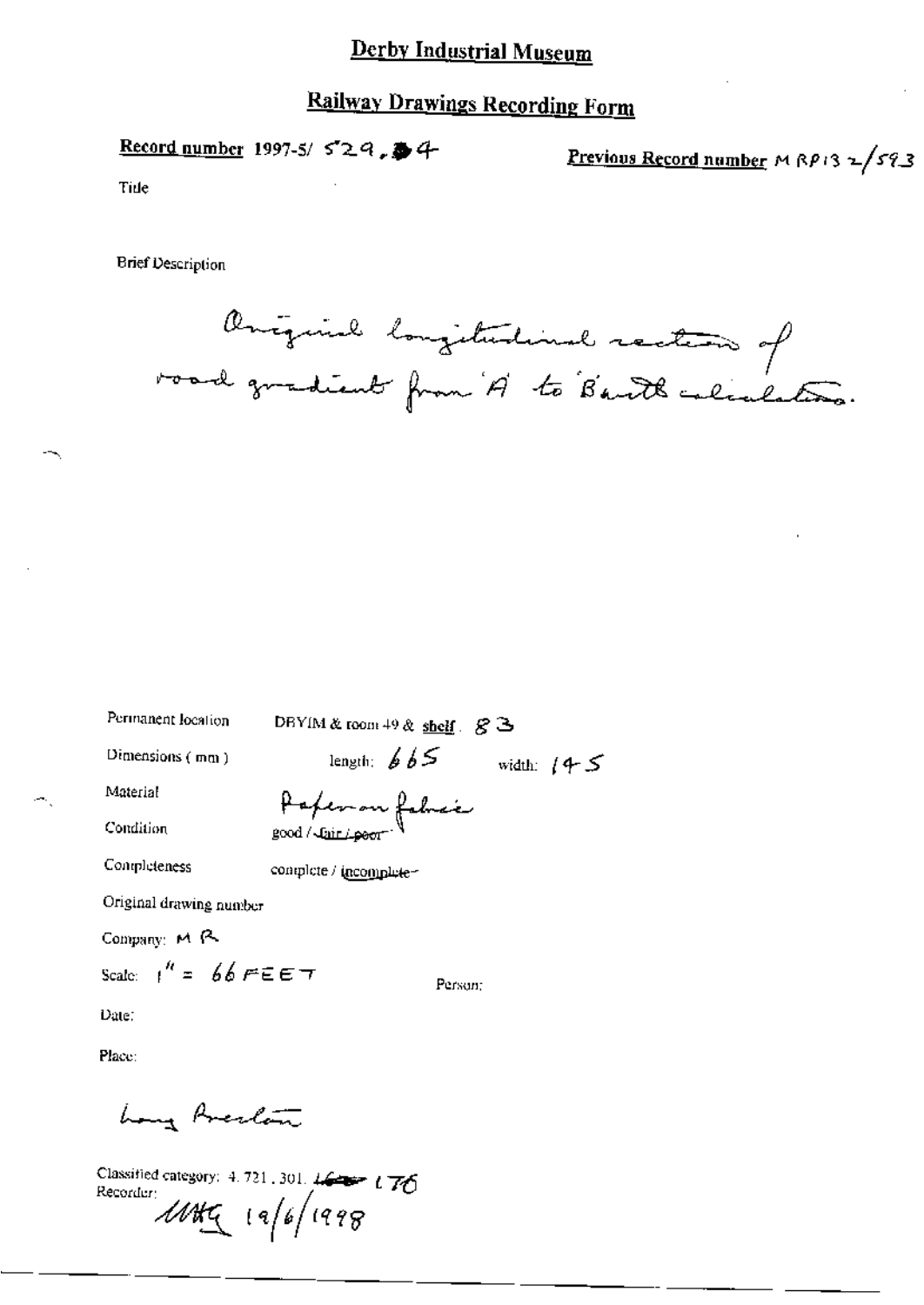Record number 1997-5/910, 1 Previous Record number +RP132/1006 County of York Title

**Brief Description** 

| Permanent location                                                   | DBYIM & room 49 & shelf: $12.8$ |  |                       |  |
|----------------------------------------------------------------------|---------------------------------|--|-----------------------|--|
| Dimensions (mm)                                                      | length: $1035$                  |  | width: 5 SO           |  |
| Material                                                             | Pafer on folice                 |  |                       |  |
| Condition                                                            | good / fair / pour              |  |                       |  |
| Completeness                                                         | complete / incomplete.          |  |                       |  |
| Original drawing number $\overline{\chi} \overline{V}$ 53 / 604      |                                 |  |                       |  |
| Company: MR                                                          |                                 |  |                       |  |
| Scale: $\int_{0}^{R}$ = $\int_{0}^{R}$ $\int_{0}^{R}$ $\int_{0}^{R}$ |                                 |  | Person: $\epsilon$ 30 |  |
| $\overline{a}$ and $\overline{a}$ and $\overline{a}$                 |                                 |  |                       |  |

Date:  $Q_2E1885$ 

Place:

Gizzleswick

Classified category: 4, 721, 301, 176 Recorder:

Mug 8/10/1999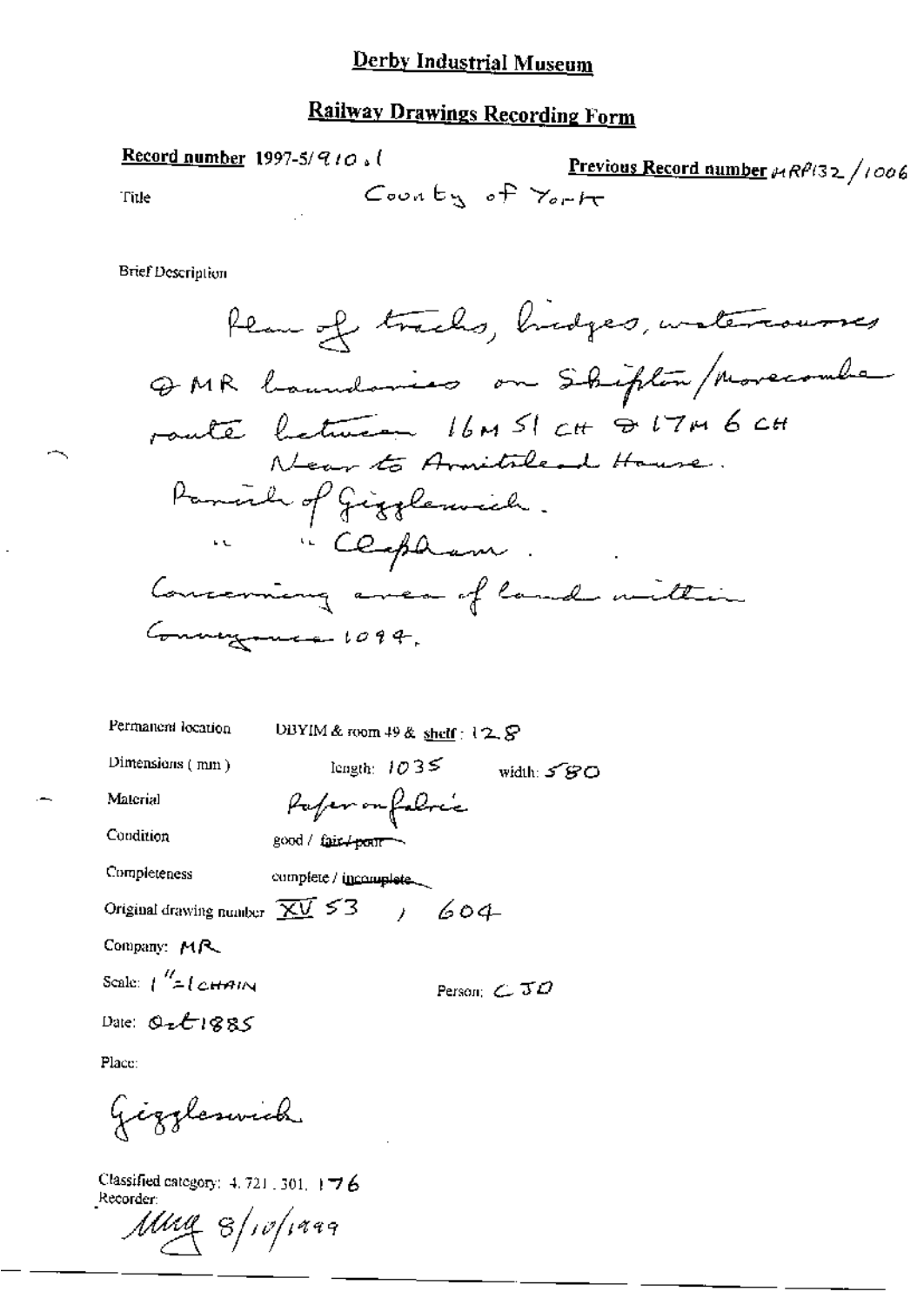### **Railway Drawings Recording Form**

Record number 1997-5/ $9/10.2$ 

Previous Record number V(RP132/1006

Title

**Brief Description** 



Permanent location

DBYIM & room 49 & shelf: 128

Dimensions (nim)

length:  $840$  width:  $325$ 

Material Condition

Completeness

maximpofer  $3000 / f$   $\frac{f}{f}$   $\frac{f}{f}$   $\frac{f}{f}$   $\frac{f}{f}$   $\frac{f}{f}$   $\frac{f}{f}$   $\frac{f}{f}$ 

complete / incomplete

Original drawing number

Company: MR

Scale:  $\int_0^L = \int \mathcal{L} H \mathcal{A} dM$ 

Date:  $Q_{\alpha}E1985$ 

Person:

Place:

Giggleswick

Classified category: 4, 721, 301,  $\sqrt{7}$  6 Recorder: reag spoppag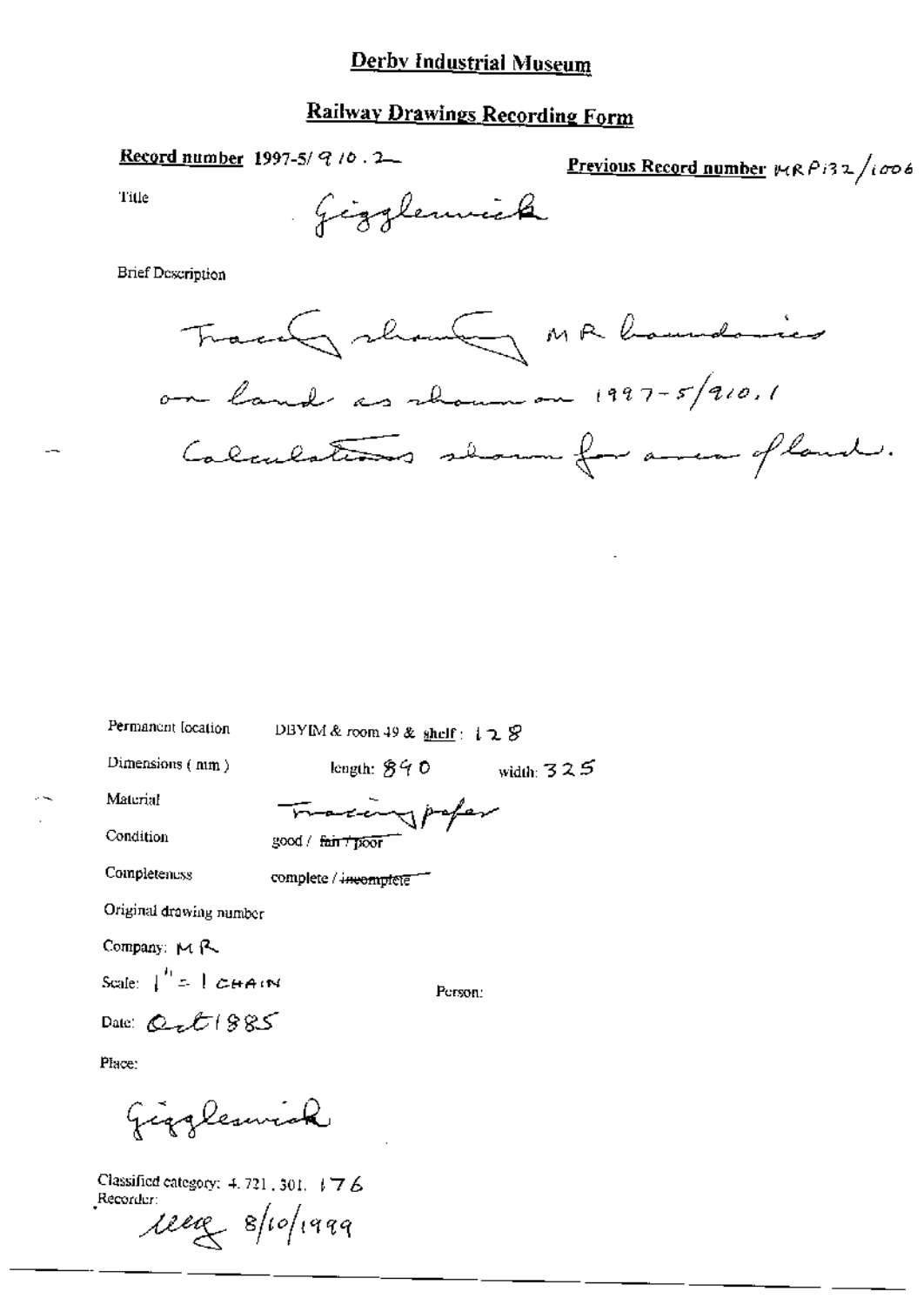# **Railway Drawings Recording Form**

#### *Record number* 1997-5/5"80 (*)*

Previous Record number MRP132 655

Title

**Brief Description** 

Plan rhoumage route of line from Clapham towards Ingleton baned on land map with field numbers, roads, buildings Qualivauresacres Newly Moor. Country of West Rideing of took. Revised Boundary of Bentlem Foundity.

| Permanent location                                                                 | DBYIM & room $49$ & shelf : $86$                                                    |
|------------------------------------------------------------------------------------|-------------------------------------------------------------------------------------|
| Dimensions (mm)                                                                    | width: $630$<br>length: $1900$                                                      |
| Material                                                                           |                                                                                     |
| Condition                                                                          | Fracing paper oupofer on folice<br>$\text{good} \setminus \text{f}$ air $\tau$ poor |
| Completeness                                                                       | complete / incomplete-                                                              |
| Original drawing number                                                            | 596 .                                                                               |
| Company: MR                                                                        |                                                                                     |
| Scale: $\int$ $\int$ $=$ 3 $\frac{1}{2}$ $\frac{1}{2}$ $\frac{1}{2}$ $\frac{1}{2}$ | Person: $a_{R}A$                                                                    |
| Date: 29.9.1875                                                                    |                                                                                     |

Place:

Olaphon

Classified category:  $4.721$ , 301,  $462$ ,  $\leftrightarrow$   $7$   $\rightarrow$   $76$ Recorder: UHC 7/8/1998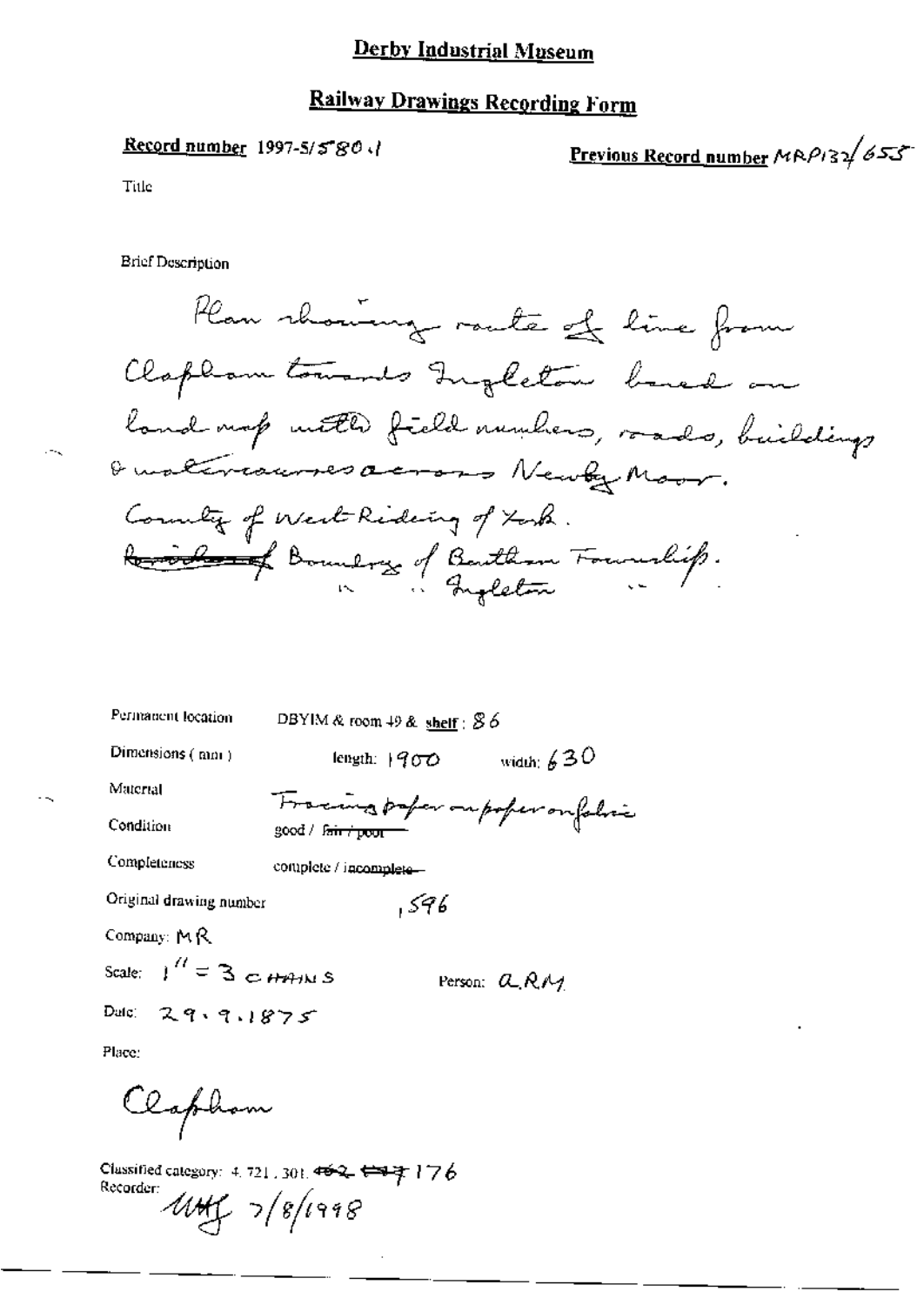### **Railway Drawings Recording Form**

Record number 1997-5/ $673$ Previous Record number MRP132/754-West Riding of the Country of Look Tule **Brief Description** Plan of land adyacent to Saltes Various colonlations of paratities concavated.

Permanent location

DBYIM & room 49 & shelf:  $9/$ 

Dimensions (mm)

length:  $970$ width:  $460$ 

Material

Condition

Poper good / fair + poor

Completeness

complete / insemplate\*

Original drawing number

Company: MR

Scale:  $1'' = 1$  C  $\mu$  And

Person:

 $,182$ 

Date: April 13, 1878

Place:

Ingleta

Classified category: 4, 721, 301, - FEED 3 | 76 Recorder:  $\mu_{1}$  15. (.1989)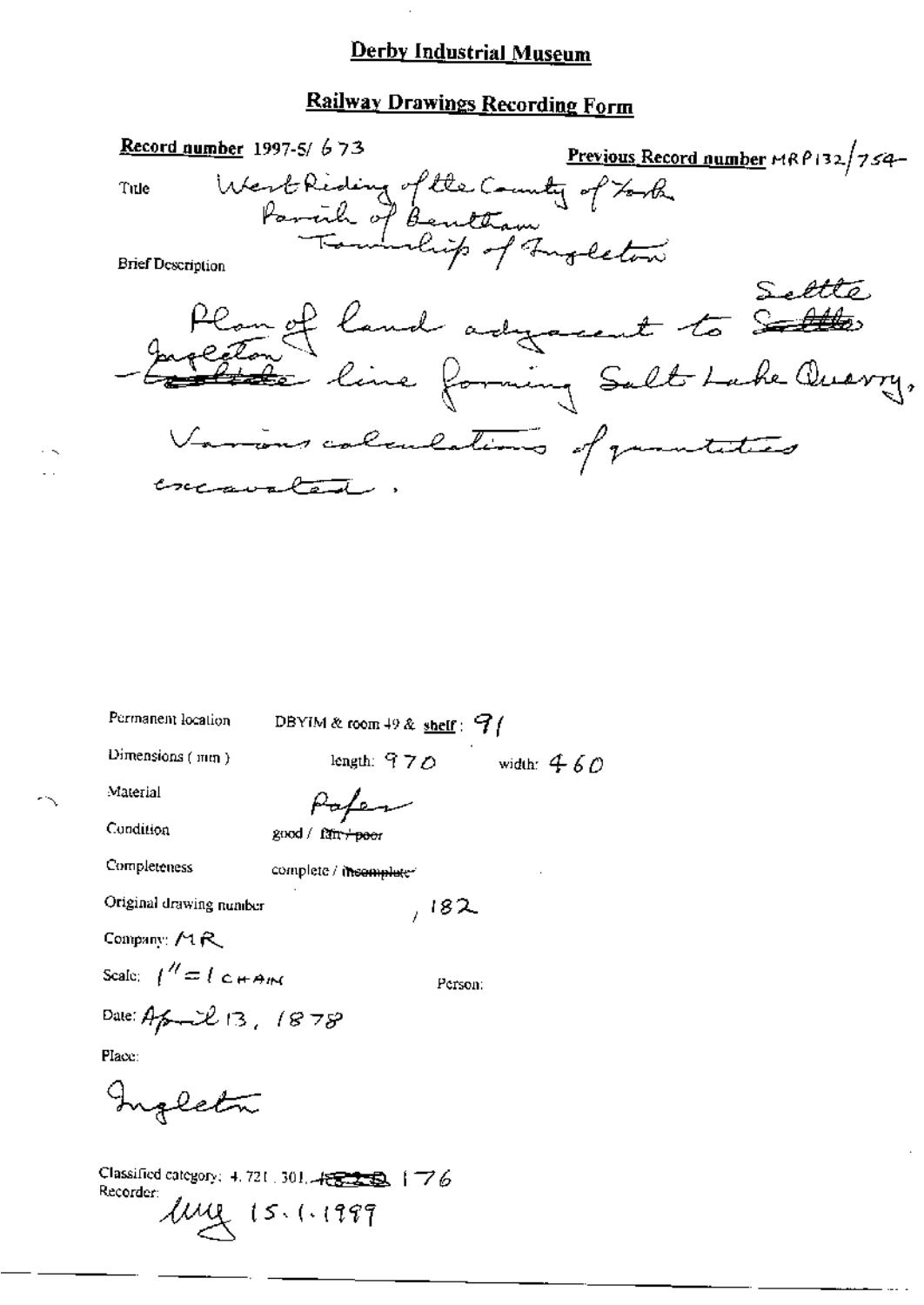### **Railway Drawings Recording Form**

#### Record number 1997-5/  $64-p$

<u>Previous Record number</u>  $\mu$  RP (32/720)

Tille

**Brief Description** 

Plan of proposed route from Clapham Junction to Ingleton showing track centre line, bridges, roads, buildings, & boundaries, watercourses, Lamalownans: Commoners of Newly Road, Relen. Richard Athenson, Richard Brown Wm Greenwood. Lough Walter Smith IW Smith. TBurrow. Read J Lodge. Permanant location DBYIM & room 49 & shelf:  $89$ Dimensions (mm) longth:  $2410$  width:  $665$ Rafer on folice Material Condition good / fair + poer-Completeness complete / incomplete Original drawing number  $2460$ , 392 Company, MR Scale:  $1'' = 4 - \mu A_1 N s$ Person: Date:

Place:

Ingleton

Classified category:  $4.721.301.776$ Recorder:

 $\mathscr{M}\!\!\mathscr{B}\!\!\mathscr{C}$  a/10/1998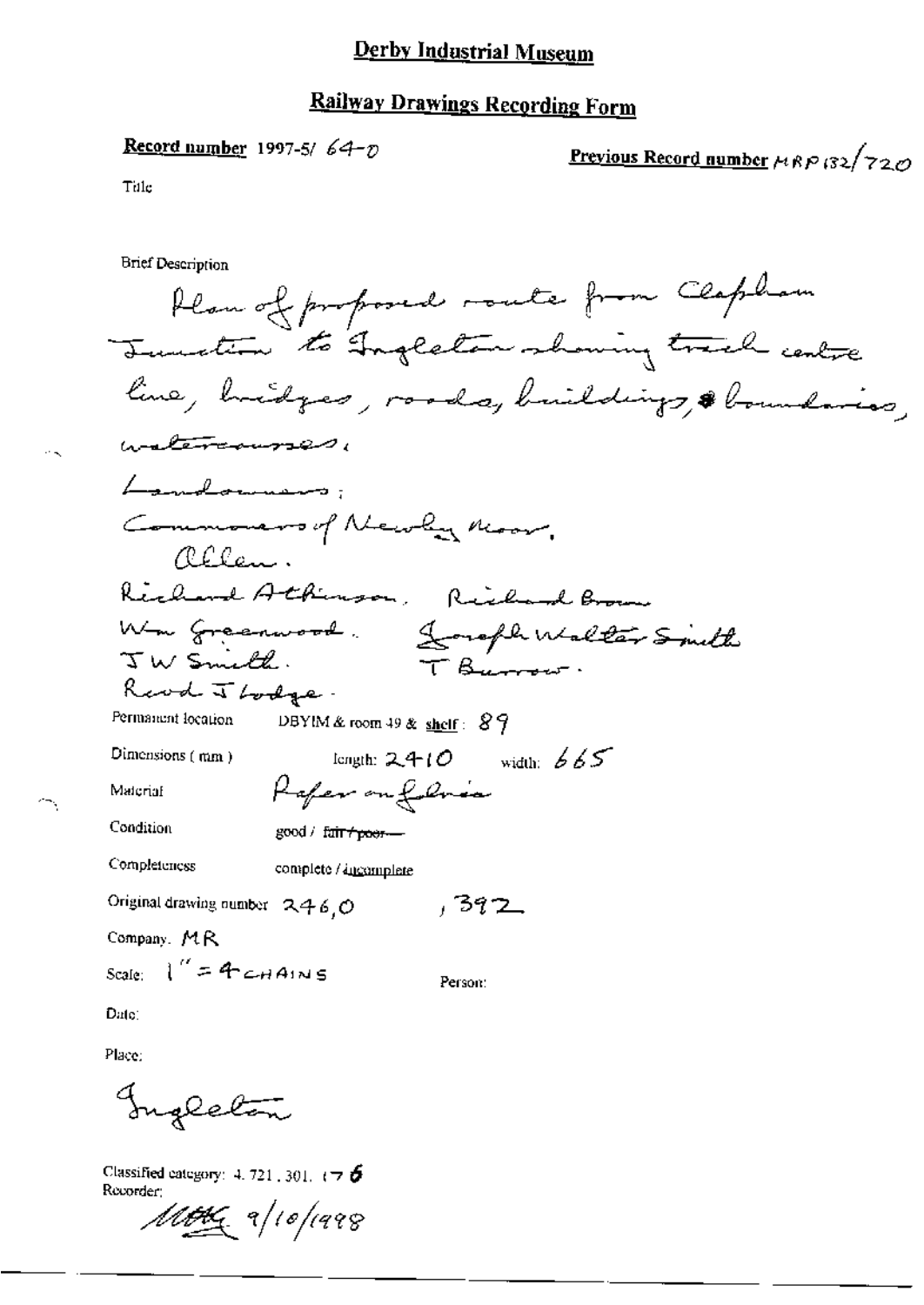# Railway Drawings Recording Form

Record number 1997-5/560.

Title

in s

$$
\mathsf{CARR} \prec \mathsf{v} = \mathsf{M.R. C}^o
$$

INGLETON

**Brief Description** 

| Permanent location      | DBYIM & roum 49 & shelf: 95                                                                                                                                                        |                               |
|-------------------------|------------------------------------------------------------------------------------------------------------------------------------------------------------------------------------|-------------------------------|
| Dimensions (mm)         | length: $660$                                                                                                                                                                      | width: $\sqrt{\partial \phi}$ |
| Material                | Poper on falses                                                                                                                                                                    |                               |
| Condition               | send / fair / poor dinty, faded.                                                                                                                                                   |                               |
| Completeness            | complete / incomplete*                                                                                                                                                             |                               |
| Original drawing number |                                                                                                                                                                                    | 7/30                          |
|                         |                                                                                                                                                                                    |                               |
|                         | Company: MR $t'' = 4 \text{ FEET}(\mu \Delta \mu)$<br>Scale: $t'' = 40 \text{ FEET} (\mu \Delta \mu)$<br>Pate: $t'' = 2 \text{ GHz} (\mu \Delta \mu)$<br>Date: $0 \text{ eC} (89)$ |                               |
|                         |                                                                                                                                                                                    |                               |
| Place:                  |                                                                                                                                                                                    |                               |

Ingleton

Classified category: 4.721, 301.462 <del>198 478</del> 198C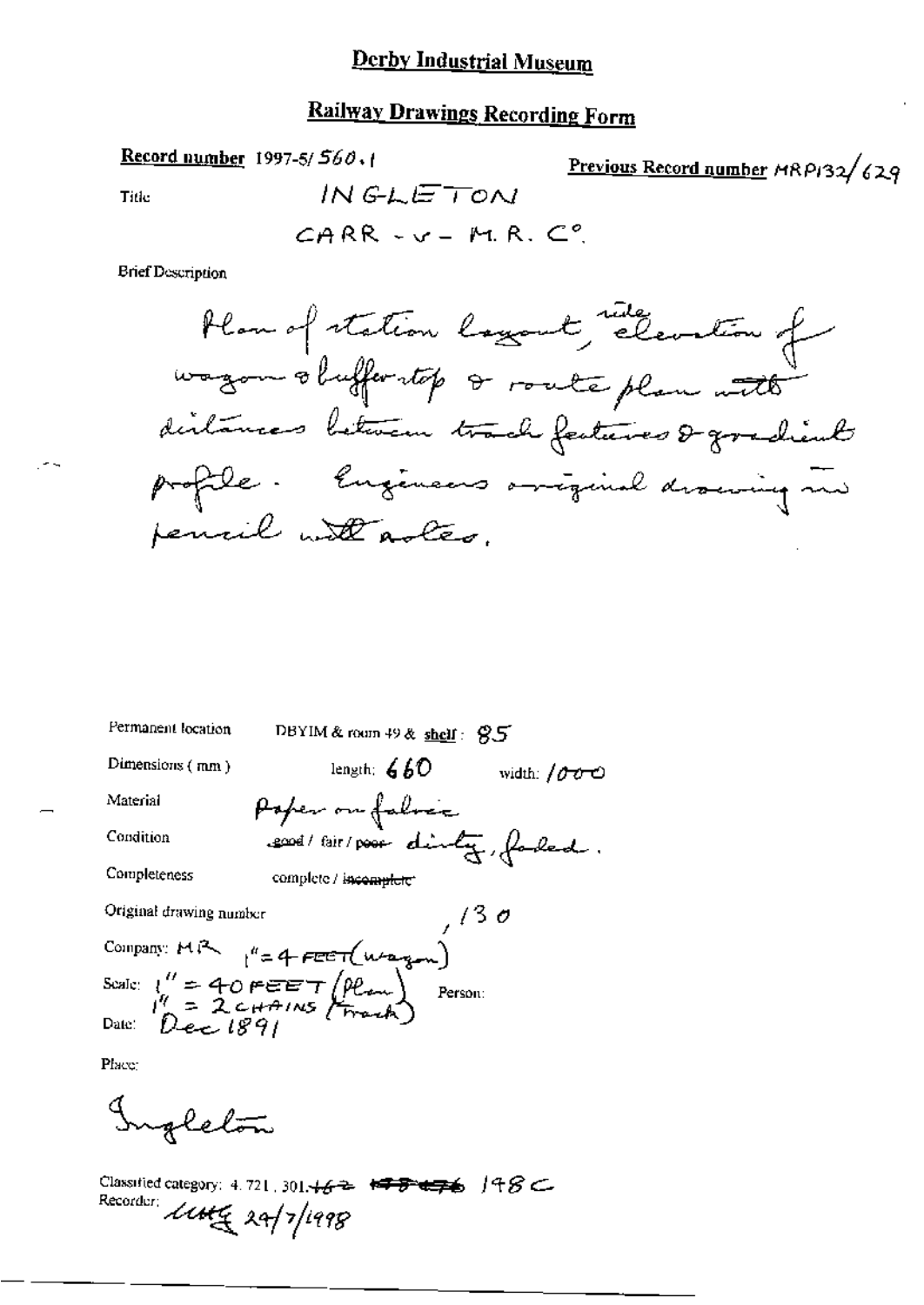Record number 1997-5/ $560.2 - 10$ Previous Record number  $MRP$  (32/629) **INGLETON** Title  $CARR-V-MA.C°$ 

**Brief Description** 

Permanent location

DBYIM & toom 49 & shelf:  $85$ 

Dimensions (mm)

length;  $760$  width:  $510$ 

Material

Condition

 $good /$   $f_{diff + p_{000L}}$ 

Pake

Completeness

complete / incomplete -

Original drawing number

Company: Pt R

Scale:

 $i^{\prime\prime}$ = 4 FEET (uno 100)<br> $i^{\prime\prime}$  = 40 FEET (Penn)<br> $i^{\prime\prime}$  = 2 chains (Franch)

Person:

Place:

Date:

Ingleton

Classified category: 4.721, 3014  $\frac{2}{62}$  det  $\frac{1}{6}$  / 48 Recorder: little 24/7/1998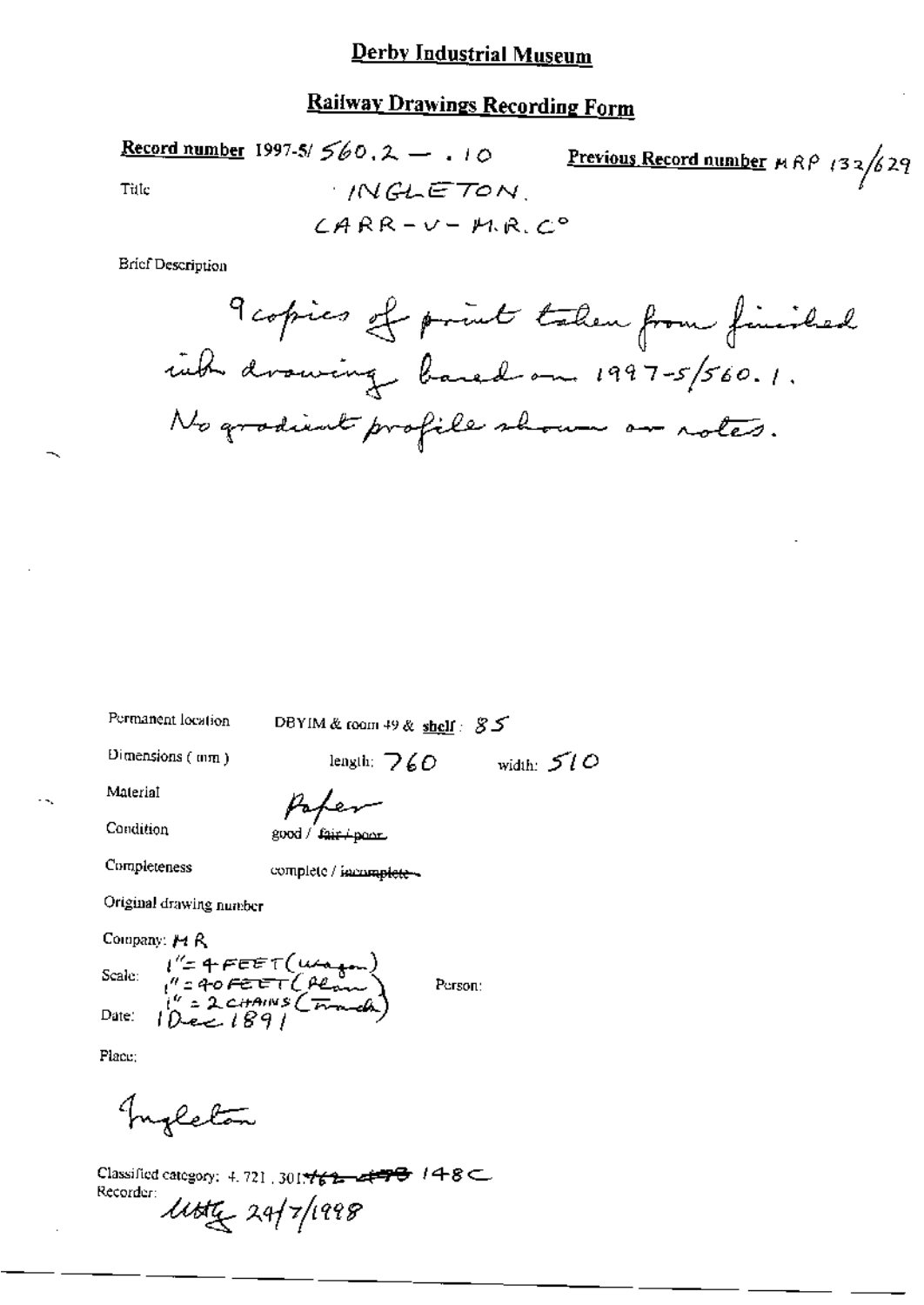# **Railway Drawings Recording Form**

Record number 1997-5/580.2

$$
\frac{\text{Previous Record number} \, \text{MRPI32}}{\text{Lag} \, \text{Le} \, \text{Coh}}
$$

Title

**Brief Description** 

| Permanent location                | DBYIM & room 49 & shelf; $86$                        |
|-----------------------------------|------------------------------------------------------|
| Dimensions (mm)                   | width: $4338825$<br>length: $4-30$                   |
| Material                          | Tracing paper or poper on falsie                     |
| Condition                         | $\gcd / \mathfrak{b}$ if $\rightarrow \mathsf{post}$ |
| Completeness                      | complete / incomplete "                              |
| Original drawing number           |                                                      |
| Company: M P-                     |                                                      |
| Scale: $l^h = \mathcal{B}$ CHAINS | Person: Q.R.M.                                       |
| Date: $2.7.9.1878$                |                                                      |

Place:

Ingleton

Classified category: 4, 721, 301, 46 == 078 (76 Recorder  $\mu$  $\mu$   $\frac{7}{8}$  1998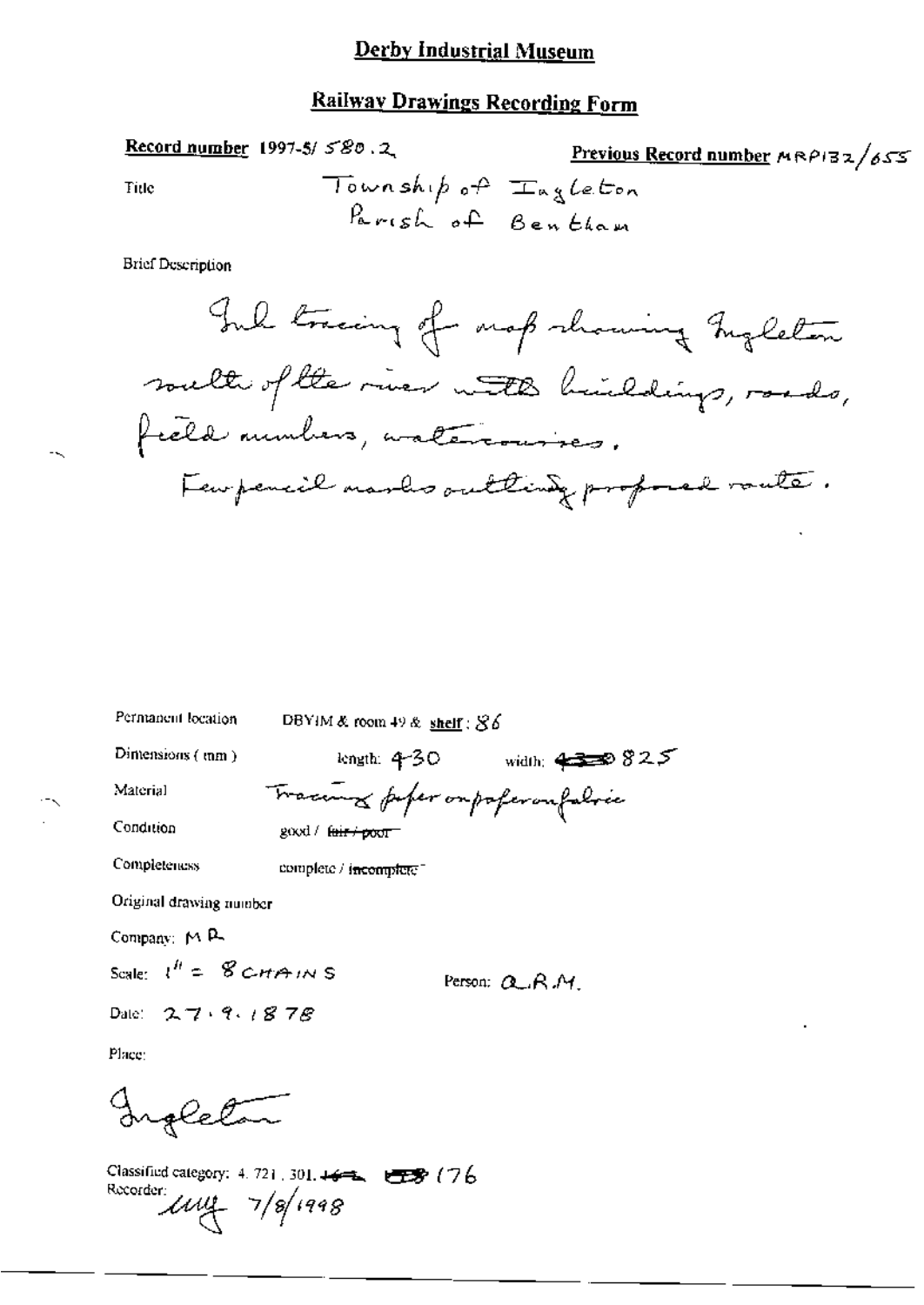Record number 1997-5/697.1

Previous Record number  $AOP132/779$ 

Title

$$
MidLand Rarlway
$$
  

$$
INGLETON
$$

**Brief Description** 

Permanent location

DBYIM & room 49 & shelf:  $93$ 

Dimensions  $(mm)$ 

length:  $1520$  width:  $630$ 

Material

Papar

Condition

good / feir / poor

Completeness

complete / incomplete-

Original drawing number  $\frac{\lambda \sigma}{\sqrt{q}}$  /35

Company: MR

Scale:  $1''$  = 40 FEET

Person:

Date: 3 April 1919

Place:

Ingleton

Classified category: 4, 721, 301, 176 Recorder  $\mu\mu$   $(2/2)$  1999